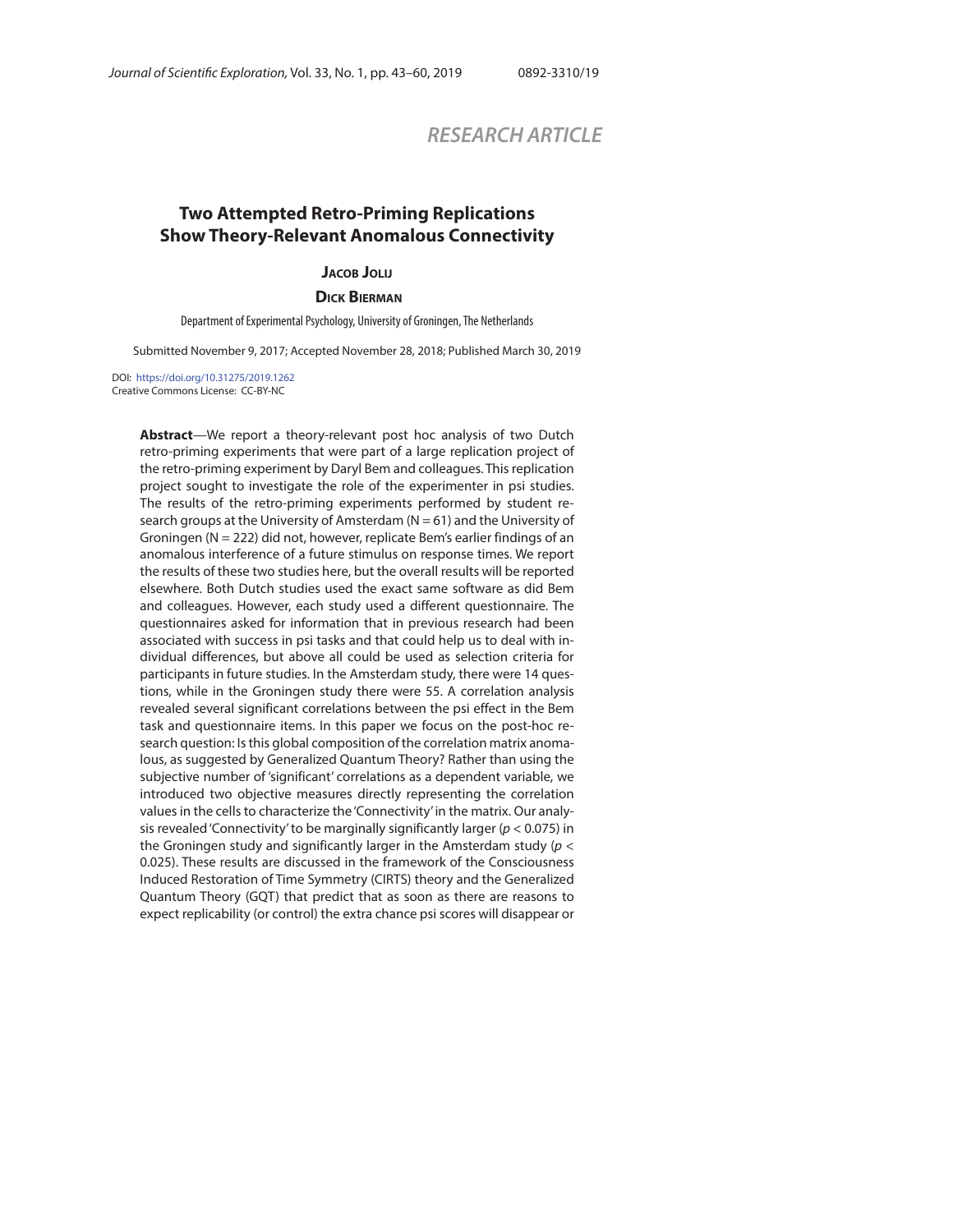reverse. The conclusion is that these results can be seen as support, though statistically not strong, for the GQT.

#### **Introduction**

In spite of strong experimental claims by some proponents, for instance Bem et al. (2015), of the psi hypothesis, the reality of claimed phenomena such as telepathy has not been accepted by mainstream science (e.g., Traxler et al. 2012). The major reason given for this skeptical position is that there appears to be no parapsychological experimental paradigm yet with a robust effect size that might be used by independent researchers to check this reality for themselves, i.e. given a specific power and a specific sample size, a specific distribution of outcomes as well as the probability for success in a single experiment can be calculated. Thus independent researchers can check if their experiments do follow the distribution of outcomes as predicted by the power of the original studies. This problem of nonreplicability is characteristic in controversial research areas, but during the last decade has also been a topic of intensive discussion in mainstream science because in a number of 'well-established' fields it turns out that the replicability rates are suspiciously low (Pashler & Wagenmakers 2012).

 Within the field of parapsychology there are researchers who rather consistently seem to get results confirming the psi hypothesis, and there are independent researchers who fail to do so, and for these researchers improvement of the paradigm to a level where a specific power can be expected is high on the wish list.

The Heymansgroup of the University of Groningen, embedded in the Department of Experimental Psychology, developed a multi-year research program to that end (Heymansgroup.nl). If replication is such a problem, there has to be a large portion of unexplained and uncontrolled variance. This uncontrolled variance may be due to so-called questionable research practices or QRPs (Bierman, Spottiswoode, & Bijl 2016). However, as a result of further automation, especially the real time uploading of experimental data (Jolij & Bierman 2017), as now is becoming standard at the Heymansgroup and other research groups worldwide, it seems that these known QRPs are becoming increasingly unlikely.

The other obvious source for this error variance could be individual differences in participants. However, as is often claimed in experimental parapsychology, the uncontrolled variance may also be due to differences in experimenters. Therefore, the Heymansgroup embarked on the development of a selection instrument to be used in future experiments for participants *as well as experimenters* (see mission statement at Heymansgroup.nl). This selection instrument would then become publicly available in order to give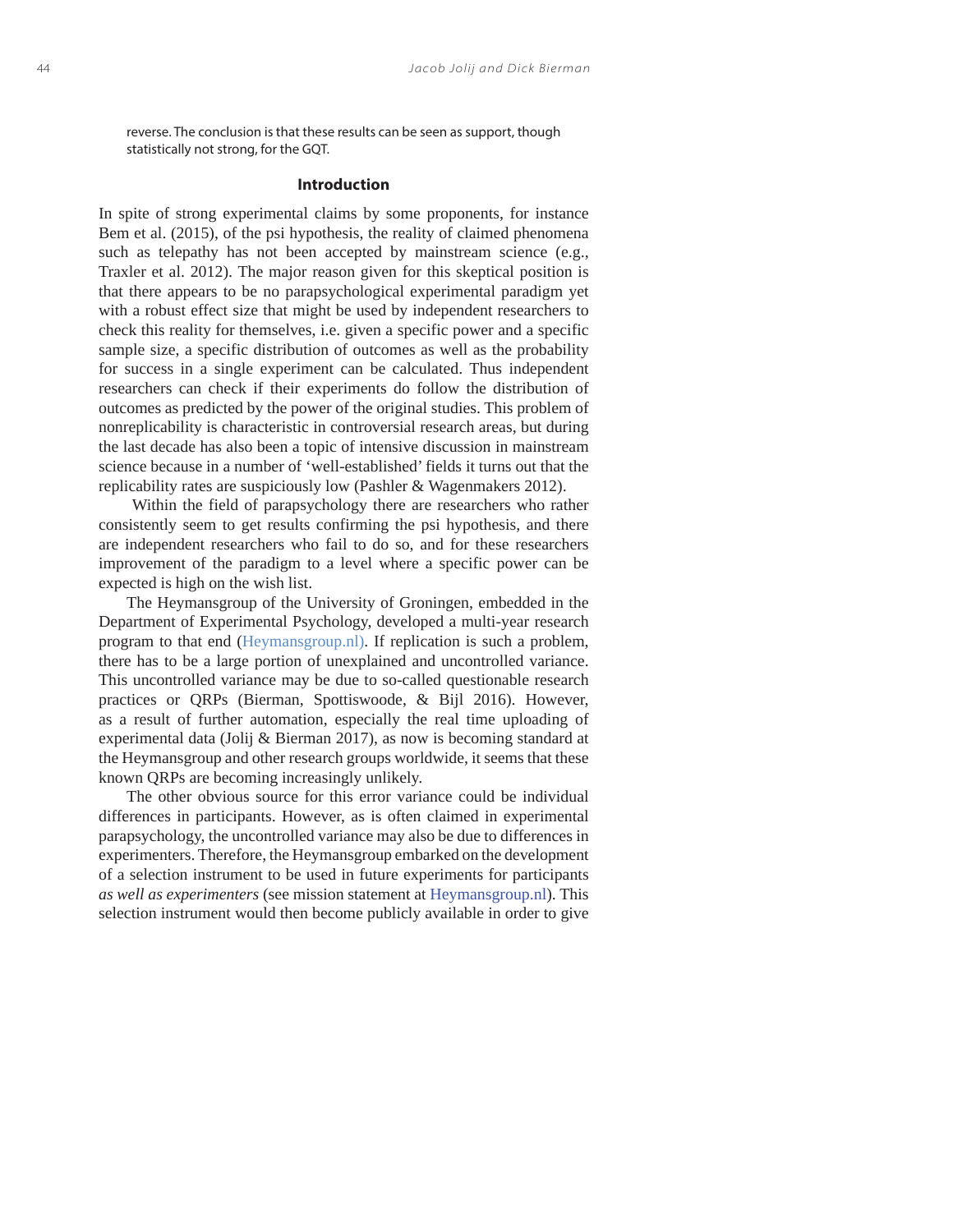independent replicators the tools to reduce error variance due to individual differences in participants and experimenters.

To begin with, the group decided to use a coarse-grained approach to explore simple questions to help predict performance in a parapsychological experiment that was run in another context as sketched above.

Student experimenters had to first study the relevant literature searching for predictors of psi and come up with questions that captured the suspected predictor. The historical search for personality variables predictive of psi has had limited success. One of the successful and more consistent predictors of subjects' performance is 'belief in the reality of psi' (Schmeidler & McConnell 1958). However, even here the results seem ambiguous, often caused by nonbelievers scoring 'the wrong way'. Other predictors that have positively been implicated are 'experience with mental disciplines', 'creativity', 'intuitive versus rational thinking' (Honorton 1997).

Thus the questionnaires in both studies contained a number of questions relating to these potential predictors (see Appendix 1 for the wording of these questions). In spite of this study being highly explorative with regard to the questions intended to measure factors that had been associated with positive scoring in a psi task in the past, the student experimenters expected specific positive correlations in the literature they had been studying.

In the following we will describe the experiment in Groningen in detail in the Methods section. The experiment in Amsterdam that was done one year earlier was identical but used 14 different questions to be correlated with psi performance.

### **Methods**

#### *Background*

The experiments are part of a large-scale, multiple-laboratory research effort by researchers unrelated to the University of Groningen or Amsterdam for which these Universities were invited to be participating research institutes. That particular large-scale experiment was trying to investigate the effects of the experimenter, and the results will be published elsewhere. The experiments were run by students as experimenters and they tried to replicate Bem's findings. On top of this evidential hypothesis, the students asked a separate research question of their own. Specifically: Can we find simple questions to be used in later research for subject selection for which the subject's responses would have a predictive value in the main psi task?

After the studies were completed, the supervisors in Groningen asked a further theory-driven question: Is the correlation matrix *as a whole* anomalous (is there explained variability than can be expected by chance)?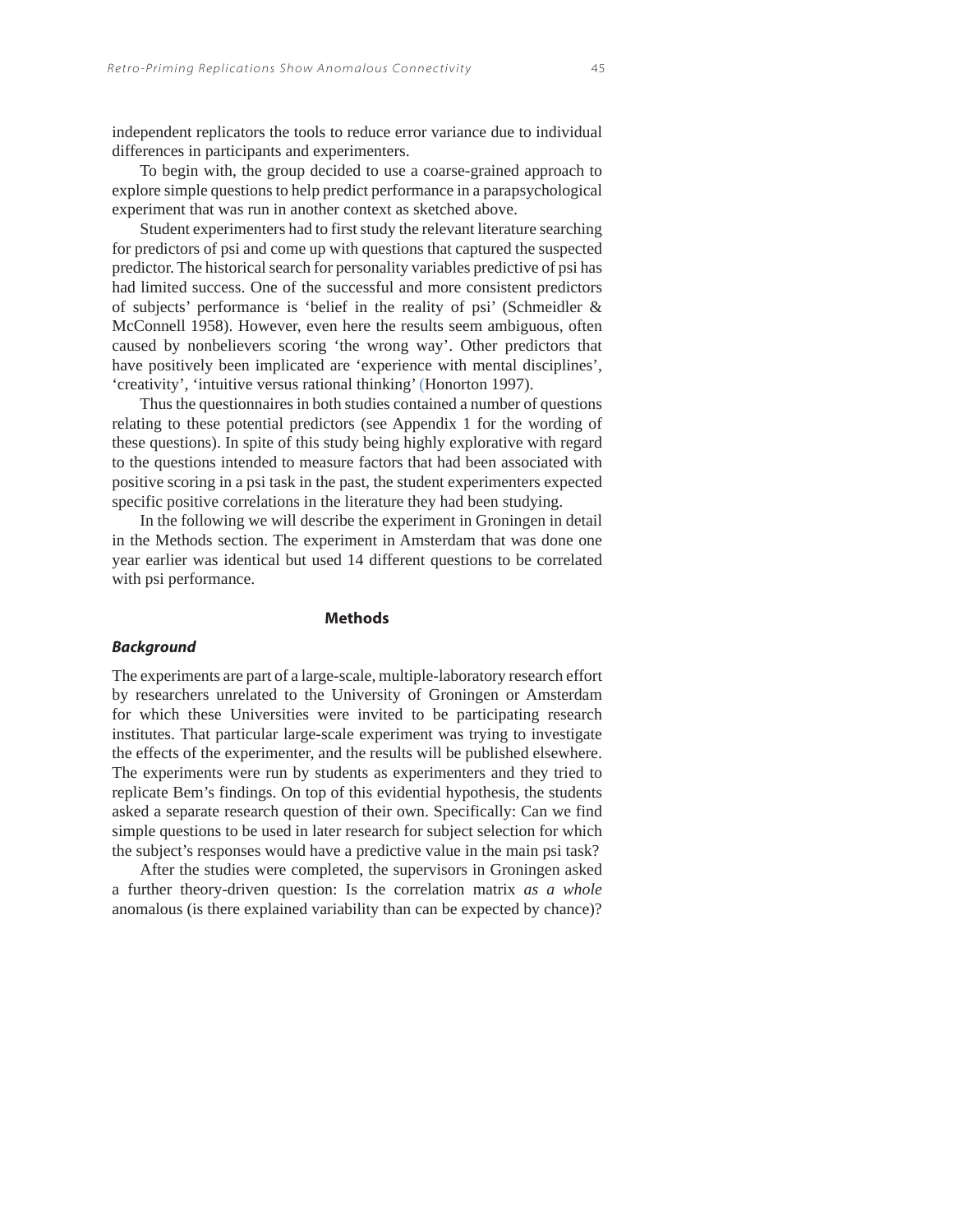#### *Bem's Retro-Priming Task*

In this task (Bem 2011) adapted from de Boer and Bierman (2006), the normal sequence of prime and target in a 'valence judging' task is reversed. For instance, a picture of a flower is presented and the participant has to respond by a key press that the picture has a positive valence or another key press if the participant experiences a negative valence. Subsequently a 'prime' like the word 'ugly' (noncongruent condition) or 'beauty' (congruent condition) is presented. So the prime appears after a response has been given. In 'normal causal' priming the response times in the congruent condition are shorter. This can be explained by activation of the semantic network containing 'flower and beauty'. However, in the retro-priming experiment there is no causal model that would be able to account for response differences between the congruent and noncongruent conditions simply because the response is given earlier. The 'prime' can have an effect except when this effect is 'retrocausal'. The psi score then is operationalized as the difference between the mean response time in noncongruent trials and the mean response time in congruent trials. Details of the task such as the timing can be found in the original publication (Bem 2011).

### *Student Experimenters*

Experimenters in Groningen were 11 psychology students (4 male and 7 female) ages from 21 to 23 who participated as part of their academic training. They had to subscribe to one out of a number of student projects and chose for this project one that was described with the following research question: *Can future events have an effect in the present?* (see Appendix 2 for full text). With regard to the educational goals, the supervisors emphasized the prevention of questionable research methods.

#### *Task for the Student Experimenters*

Each experimenter had to recruit his/her own participants, run the experiment using the standard software package as provided by Daryl Bem (rPrime, d.bem@gmail.com). They also participated in the construction of the questionnaire intended to measure aspects of the participant's personality that might predict results of the psi task. After data acquisition, they had to analyze their own results and analyze the global results with the whole group of experimenters. Finally, they had to write a scientific report.

### *Participants*

Groningen participants were friends or family members of the student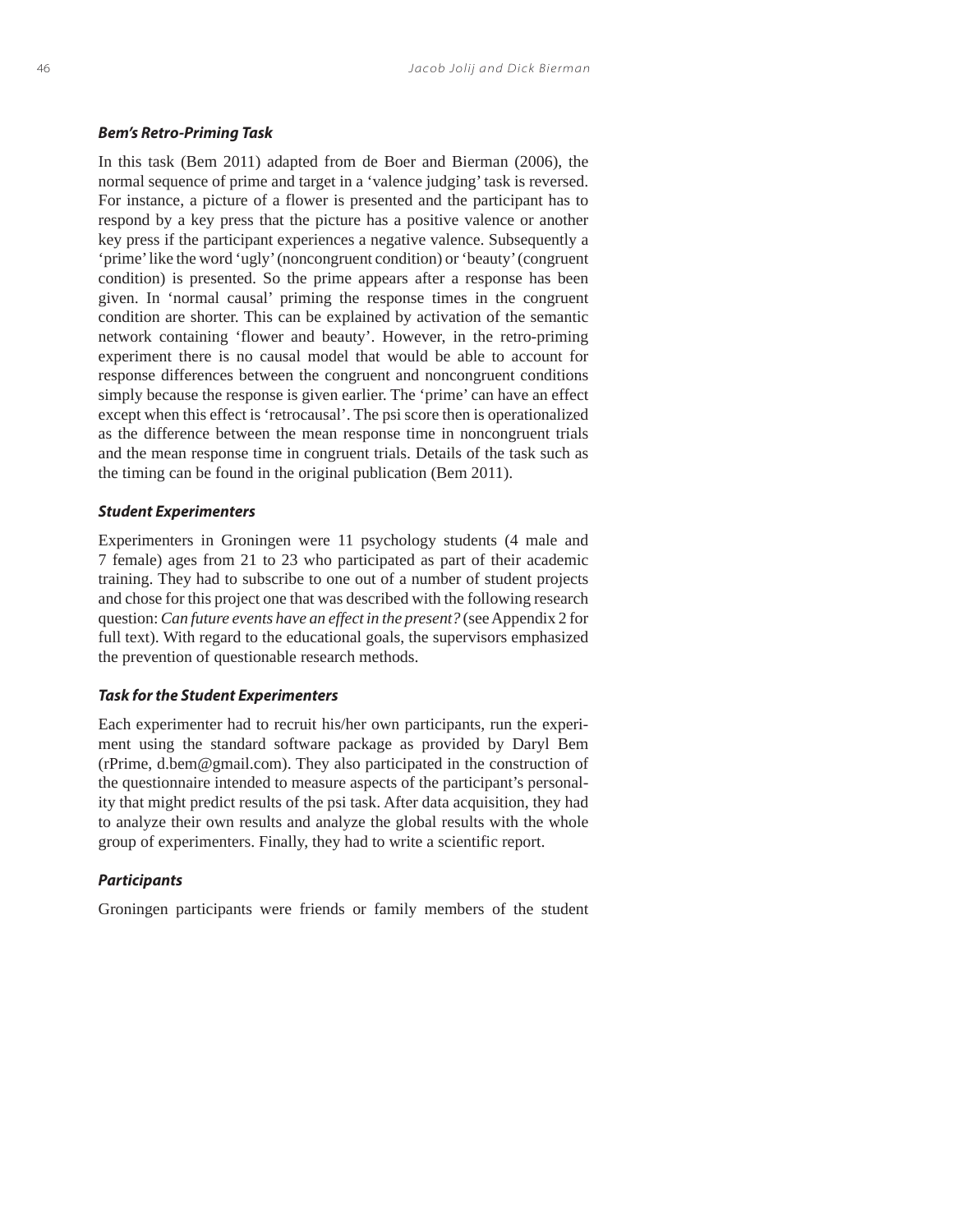experimenters. 143 were female with a mean age of  $21.5$  (SD = 1.6) while 79 were male with mean age 23.5 (SD = 4.6). They were compensated  $\bigoplus$ . In Amsterdam there were also more females (34; mean age  $= 25.8$ , SD  $=$ 12.0) than males (28; mean age =  $28.3$ , SD = 12.9) and they were friends of the student experimenters who participated.

### *Tasks for the Participants*

The participants first viewed a video clip, randomly selected from two such video clips. One clip was from a psi-proponent with an argument in favor of the reality of psi, and one clip was an argument from a well-known skeptical scientist against the reality of psi. This manipulation was embedded in the software and was of possible importance for the research into experimenter effects. The manipulation produced inconsistent results in Amsterdam and Groningen and will be evaluated over all participating labs by the principal investigators of the large-scale replication project.

After giving consent, the participants filled in the computerized questionnaire and subsequently ran the retro-priming experiment (see below).

#### *Supervisors*

The supervisor in Amsterdam was Eva Lobach, and the supervisors in Groningen were the authors of this article.

### *Materials*

**Questionnaire***.* The questions from the 5-point Likert scale (agree– don't agree) questionnaire were suggested by the student experimenters after they read the relevant literature about personality measures and performance in a psi task. Both questionnaires of 55 items (Groningen) and of 14 items (Amsterdam) can be found in the table in Appendix 1.

### *Analysis*

To begin, and as a didactical element, the student experimenters had to analyze if, like in Bem's original experiment, anomalous interference of the random future with the present could be replicated. However, as mentioned before, our real goal of the study was to find questions predictive of performance in this retroactive priming task. In this analysis, for most of the questions a positive direction of the Spearman correlation with psi scores was expected. This expectation was based upon the previous findings in the research on individual differences in psi scoring.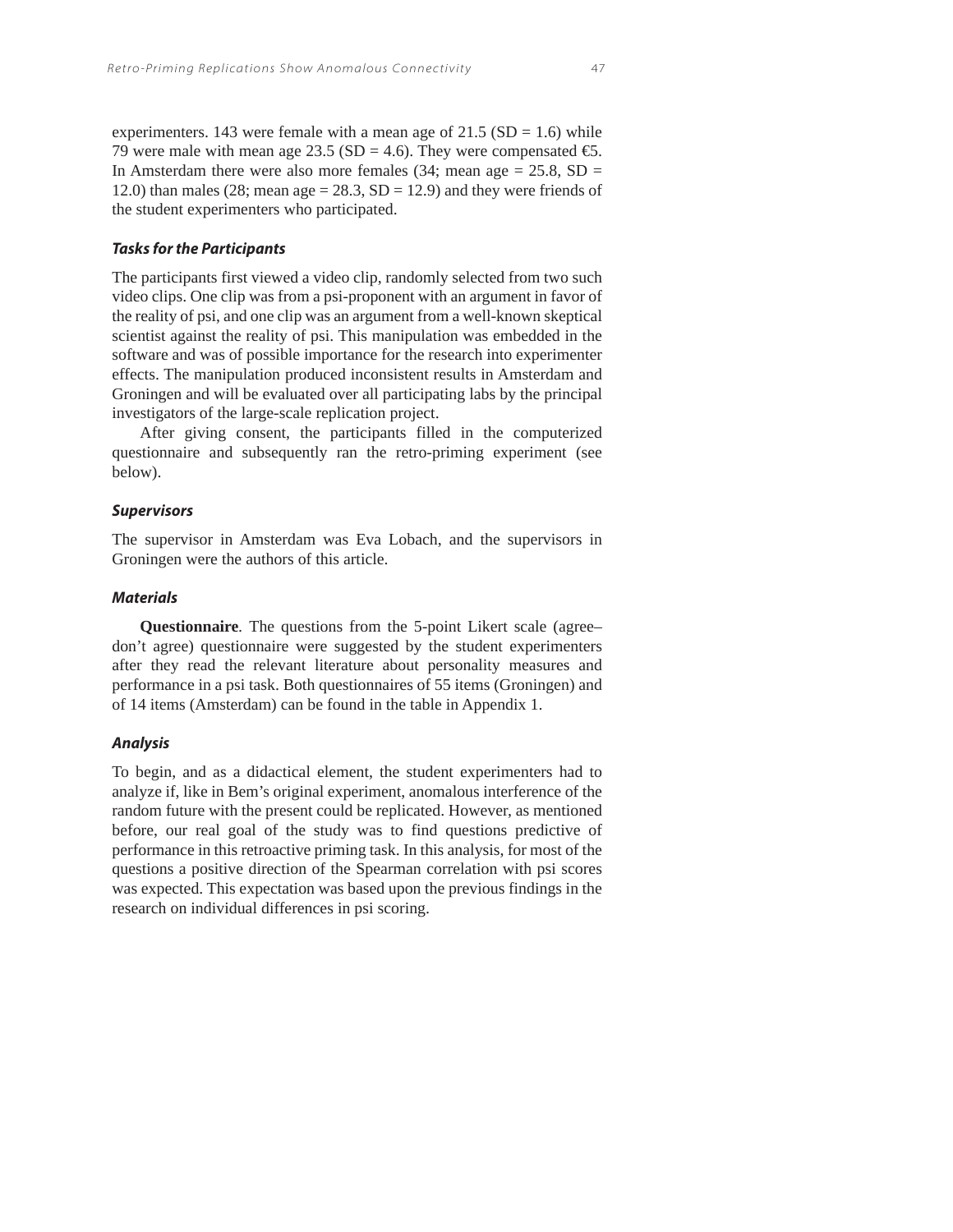| between Incongruent and Congruent Condition,<br><b>Compared with the Expectation Value of 0</b> |                               |          |     |      |
|-------------------------------------------------------------------------------------------------|-------------------------------|----------|-----|------|
| <b>Study</b>                                                                                    | Mean-Psi Score<br>(millisecs) |          | df  |      |
| Groningen                                                                                       | 1.37                          | 0.21     | 221 | 0.80 |
| Amsterdam                                                                                       | $-2.34$                       | $-0.153$ | 60  | 0.88 |

**Mean Psi Score, Defined as Difference in Response Time in Milliseconds** 

**TABLE 1**

Results are very similar with log-transformed data.

Secondly the supervisors realized that the data matrix with a column with random scores (under the null) and many columns with questionnaire scores was formally equivalent to data matrices obtained in other psi experiments that have been developed to check for 'excess correlation' (von Lucadou 2006). This extra (acausal) correlation is one of the predictions of GQT. The analysis of this prediction thus has theoretical impact and therefore it was decided post hoc to run this analysis. It requires the researcher to define a measure for this anomalous connectivity. Rather than using the subjective measure used by von Lucadou and others, we developed an objective measure.

#### **Results**

### *Overall Psi Scores*

In spite of not being the focus of this experiment, the overall psi score, being the difference of the mean noncongruent and the mean congruent response times corrected for outliers as is standard in the package supplied by Bem, was compared with a chance expectation of 0 to assess an overall psi effect.

The effects claimed by Bem (2011) could not be replicated, as is clear from Table 1.

### *Correlations with Questionnaire Items*

The exploration of questionnaire items that could potentially be used to select 'gifted' participants was the student's major goal of this study.

In the Groningen experiment, 4 questions out of 55 did correlate 'significantly' ( $p \sim 0.05$ ; two-tailed) with the performance in the retropriming task (see Table 2). Since these questions are dependent upon each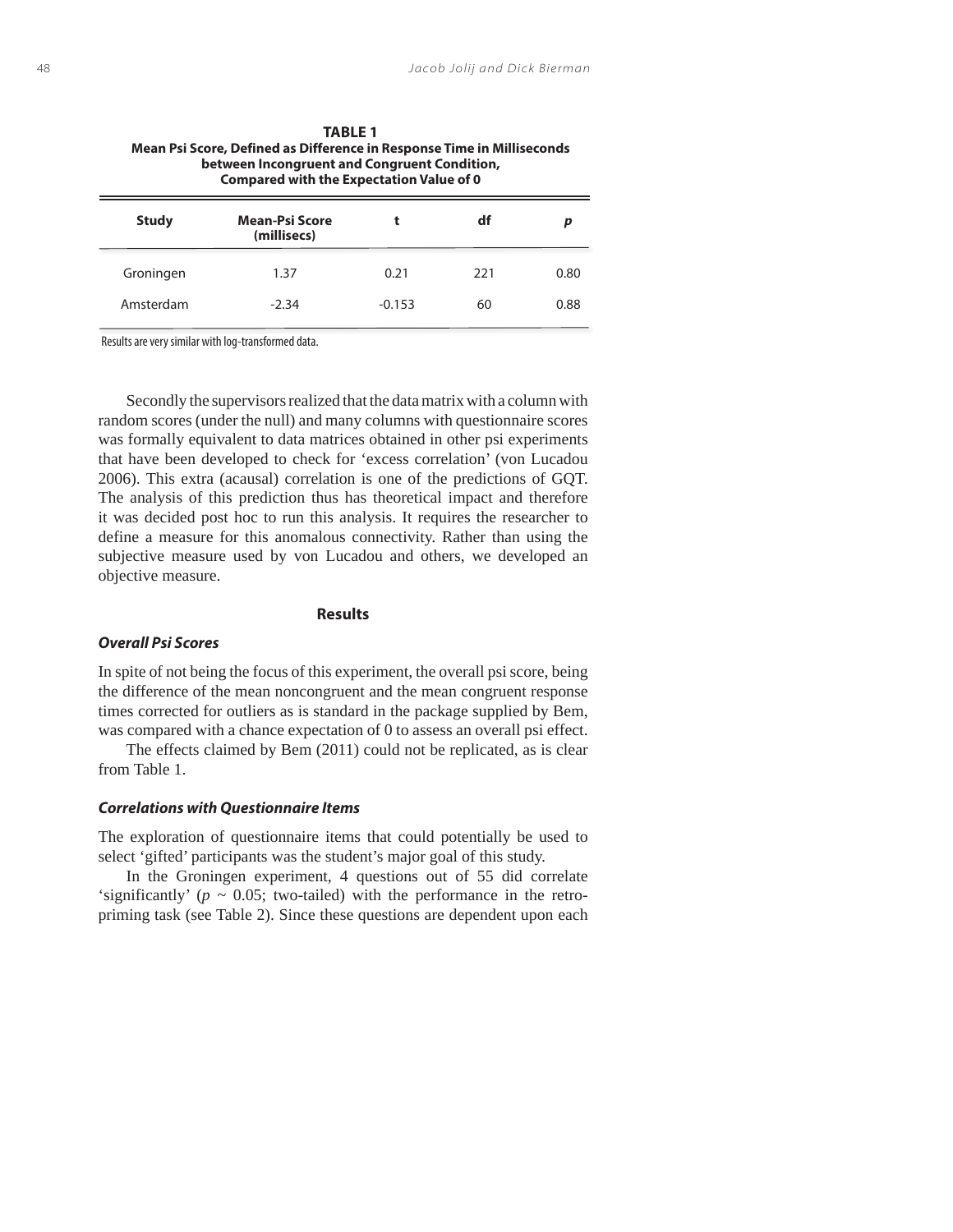| between Psi Score and Response to Questions |                                       |                                                                                                                                            |          |          |  |
|---------------------------------------------|---------------------------------------|--------------------------------------------------------------------------------------------------------------------------------------------|----------|----------|--|
| <b>Study</b>                                | Number of<br>significant<br>relations | <b>Questions</b>                                                                                                                           | R        | $P(2-t)$ |  |
| Groningen                                   | 4 out of 55                           | G3. Sometimes I sense something that I am unable<br>to explain with my normal perception (hearing,<br>seeing, feeling, tasting, smelling). | $-0.138$ | 0.043    |  |
|                                             |                                       | G9. I believe in life after death.                                                                                                         | 0.139    | 0.041    |  |
|                                             |                                       | G16. I consider myself as being creative.                                                                                                  | $-0.185$ | 0.006    |  |
|                                             |                                       | G23. I have had an experience in which I felt like I<br>was outside my body.                                                               | $-0.127$ | 0.062    |  |
| Amsterdam                                   | 4 out of 14                           | A1. Some humans are capable of lifting objects by<br>means of mental power.                                                                | 0.244    | 0.058    |  |
|                                             |                                       | A8. Some people have the unexplained faculty to<br>predict the future.                                                                     | 0.290    | 0.024    |  |
|                                             |                                       | A13. People may have a visionary moment that can<br>be used to predict the future.                                                         | 0.280    | 0.020    |  |
|                                             |                                       | A14. The claim that people can predict the future is<br>nonsense.                                                                          | $-0.241$ | 0.064    |  |

| <b>TABLE 2</b>                                          |
|---------------------------------------------------------|
| <b>Marginal and Significant Results of Correlations</b> |
|                                                         |

other, there is no straightforward way to tell if this number of significant relations is significant in itself. This question is even more relevant with regard to the correlation matrix obtained in Amsterdam that also contained 4 significant correlations from the 14 correlations that were measured. We return to this issue in the discussion of the potential models for our results and the Connectivity analysis to check for these models.

Secondly these results look not very surprising because the questions do relate to aspects that have been found to be 'predictors' in previous research. For the Groningen data, this concerns most notably 'creativity'. This could give confidence, but such confidence is not warranted: The directions of the results of three of the four Groningen correlations are opposite to what one would expect on the basis of earlier research.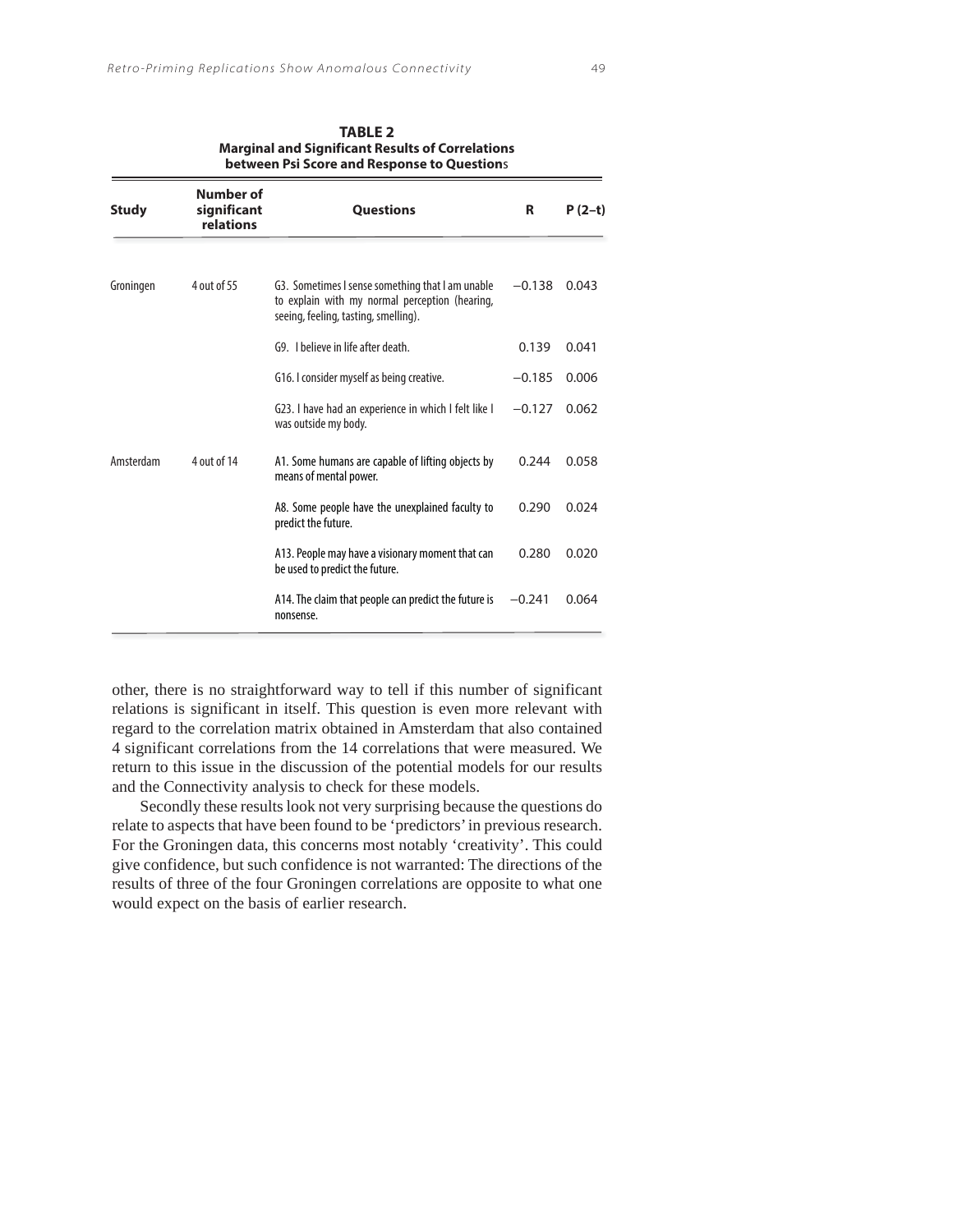

**Figure 1. The** *p***-value for the CMM (Correlation Matrix Method) analysis as a function of the criterion to count a correlation as significant.**

### *Connectivity*

In earlier research by von Lucadou (2006), an analytic approximation for the chance distribution of significant cells in correlation matrices was used. The approximation is required because of the dependencies among the responses to different questions. Grote (2017) did not use the analytic approximations but did *simulate* this distribution of the number of significant correlations in the correlation matrix, by multiple (10,000) random *permutations* of the actual psi scores of the different participants correlated to the question variables.

By comparing the obtained experimental chance distribution with the actual number of significant correlations obtained with the nonpermutated data, they assessed the probability of finding a correlation matrix that showed that amount of connectedness or more.

Several experiments were designed in the past to explicitly test the methods with the correlation matrix as the dependent variable (von Lucadou 2006), and more often than not such an effect was found. However, the statistical treatment has been criticized and data of the most recent experiments were re-analyzed using proper permutation methods (Grote 2017). This proper connectivity analysis does also support the psi hypothesis but the effect sizes are smaller than originally reported (a review article is in preparation).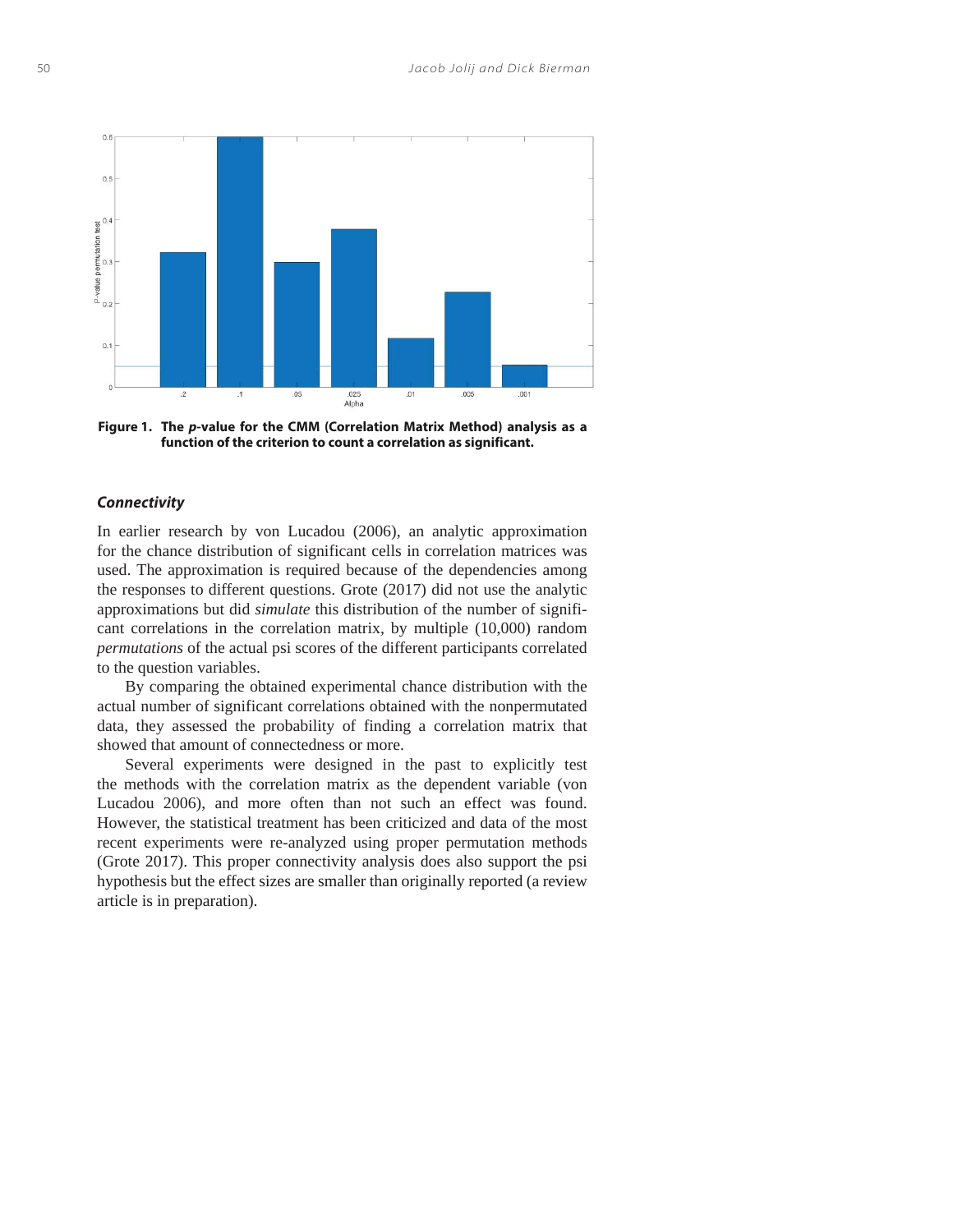

**Figure 2. Results of the 10,000 permutations analysis of the Amsterdam data. The red line represents the experimental data's real 'connectivity'. The histogram represents the control distribution of connectivity obtained by permutation techniques.**

### *Removal of the Subjective Aspects of the Permutation-Based Connectivity Analyses*

The choice of  $p < 0.10$  as a criterion to call the correlation 'significant' is of course subjective. This can easily be seen if one uses different values for calling a correlation 'significant'. For instance in Figure 1 the results are dependent on this subjective choice, but for all values of  $0.02 < p < 0.1$  the results of the analysis is significant.

Smaller values of *p* result in too few data points for a reasonable analysis.

Because of this subjective aspect, we developed a method that is not dependent on the arbitrary choice of a critical *p*-value. The key word here is *connectivity*. We explored two definitions for this concept. First we used the average of the absolute correlation values in the correlation matrix and secondly we looked at the average square of the correlation values in the correlation matrix. We used permutation techniques to construct the chance distributions for both of these dependent measures (Figure 2). (The software, 'connectivity-analysis', is available by downloading from the Heymans website or the Open Science Framework).

### *Permutation Analysis versus Monte Carlo Simulation*

We also ran the analyses using random numbers rather than permutated psi scores. The results were virtually identical. We prefer the permutation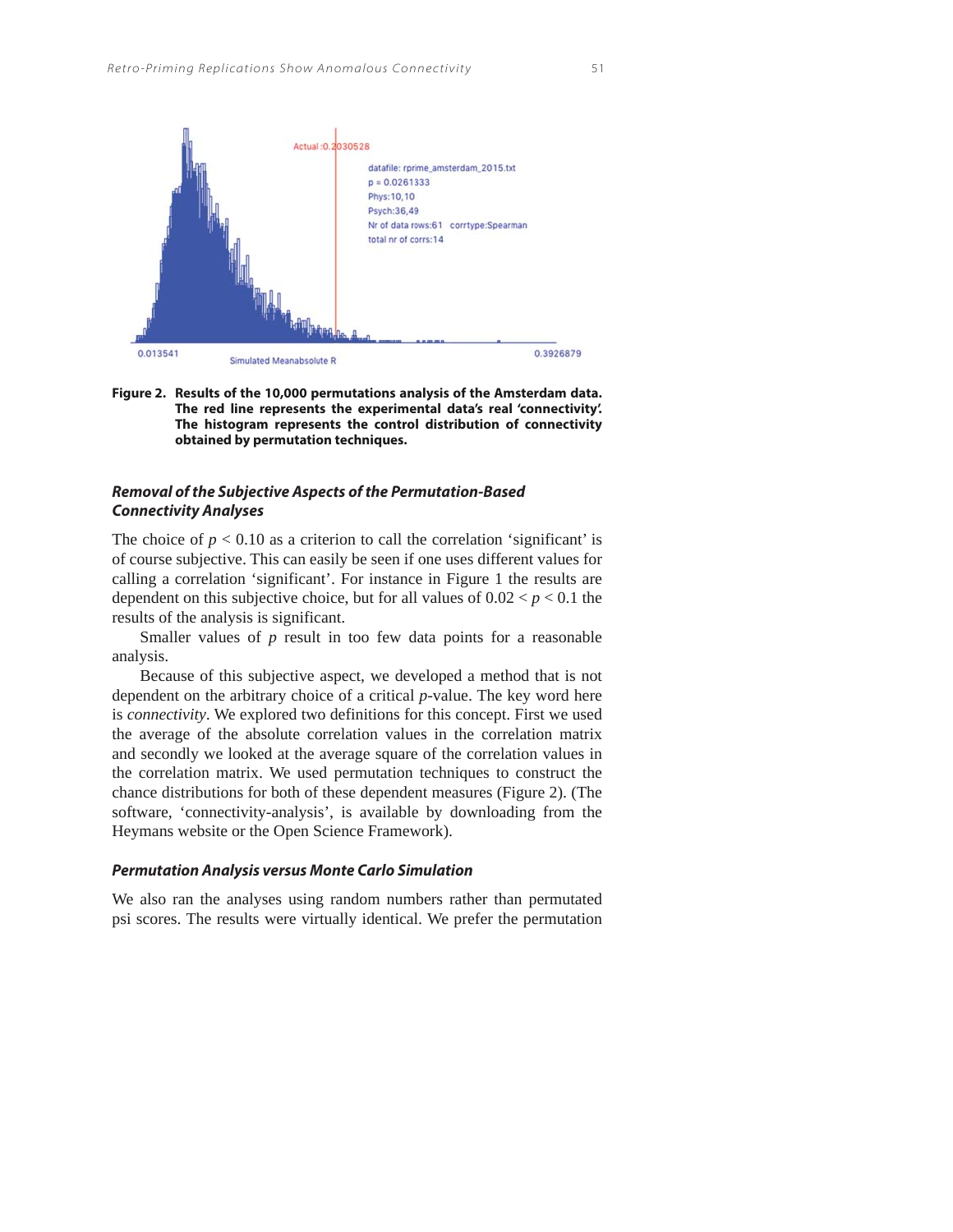



analysis because that analysis does keep certain aspects of the original distribution of the experimental psi scores.

### *Connectivity Analysis on an Identical Experiment in Groningen*

According to the GQT, this anomalous surplus of connectedness in the correlation matrix should be replicable. Therefore, we also checked the dataset of the Groningen laboratory that participated in the global Bem experiment a year later. The correlation matrix analysis results were replicated in this dataset. Using the same permutation simulation to obtain the empirical chance distribution, it was found that the amount of connectedness in the correlation matrix of that experiment was marginally larger than can be expected by chance (see Figure 3,  $p < 0.08$ ). These results can be seen as a *support* for the GQT. But of course for these conclusions to hold up, further replications are required.

### *Three New Measures for Connectivity*

The requirement for a measure of connectivity is that it must be sensitive to correlations that are more extreme than we could expect by chance. We used the absolute value of the correlation, but one could also use the square of the correlation coefficient. The analyses using that definition of connectivity turned out to be less sensitive (see Table 3). Finally we used the standard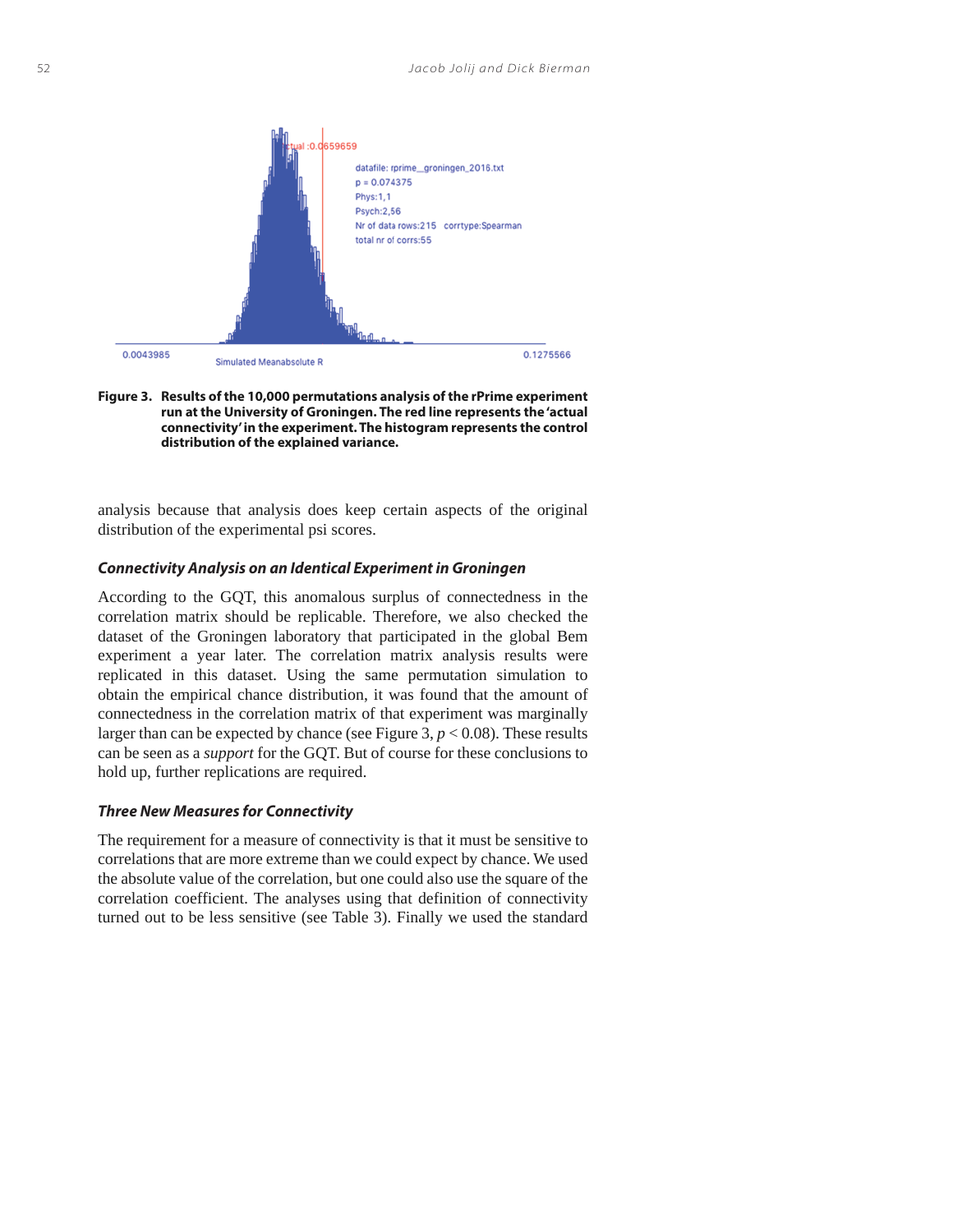| <b>TABLE 3</b><br>$p$ -Values Obtained Using 3 New Different New Measures for Connectivity |                  |                  |
|--------------------------------------------------------------------------------------------|------------------|------------------|
| <b>Measure</b>                                                                             | <b>AMSTERDAM</b> | <b>GRONINGEN</b> |
| $<$ $ R $ >                                                                                | 0.018            | 0.074            |
| $<$ R <sup>*</sup> R>                                                                      | 0.029            | 0.175            |
| sd(R)                                                                                      | 0.025            | 0.235            |
| Subjective #sig.R                                                                          | 0.013            | 0.599            |

Results for the old measure of number of significant correlation where significance is assumed if the correlation has a chance probability of 10% or less are shown for comparison.

deviation of the correlations. That measure gives results comparable to the measure based upon the mean square of the values of the correlations. For all the measures, the chance distribution was assessed by permutation techniques.

## **Discussion and Conclusion**

The results of the evidential hypotheses did not replicate the original results from Bem (2011). It shows the reason why mainstream science is reluctant to accept the reality of these phenomena.

The research question from the students did not result in clear-cut answers. None of the reported correlation coefficients reached significance when corrected for multiple analysis. The most significant correlation was the one between 'creativity' and psi performance in the rPrime task. However, this correlation was negative, contrary to what is generally found and assumed in the field, namely that the more creative participants do better in psi experiments.

To see if this sign was correct, we did a number of post hoc checks on the integrity of the data. We checked the rPrime software, the entries by the students in the database of the responses to the questions, and the possible interference of the response times by the previous prime that appeared after the previous target.

After all these checks, we concluded that the significant correlations that were found had the proper sign. Therefore, these results may call into question earlier work on individual differences. Most notably regarding the factor 'creativity,' though, when corrected for multiple analyses the negative correlation is far from significant.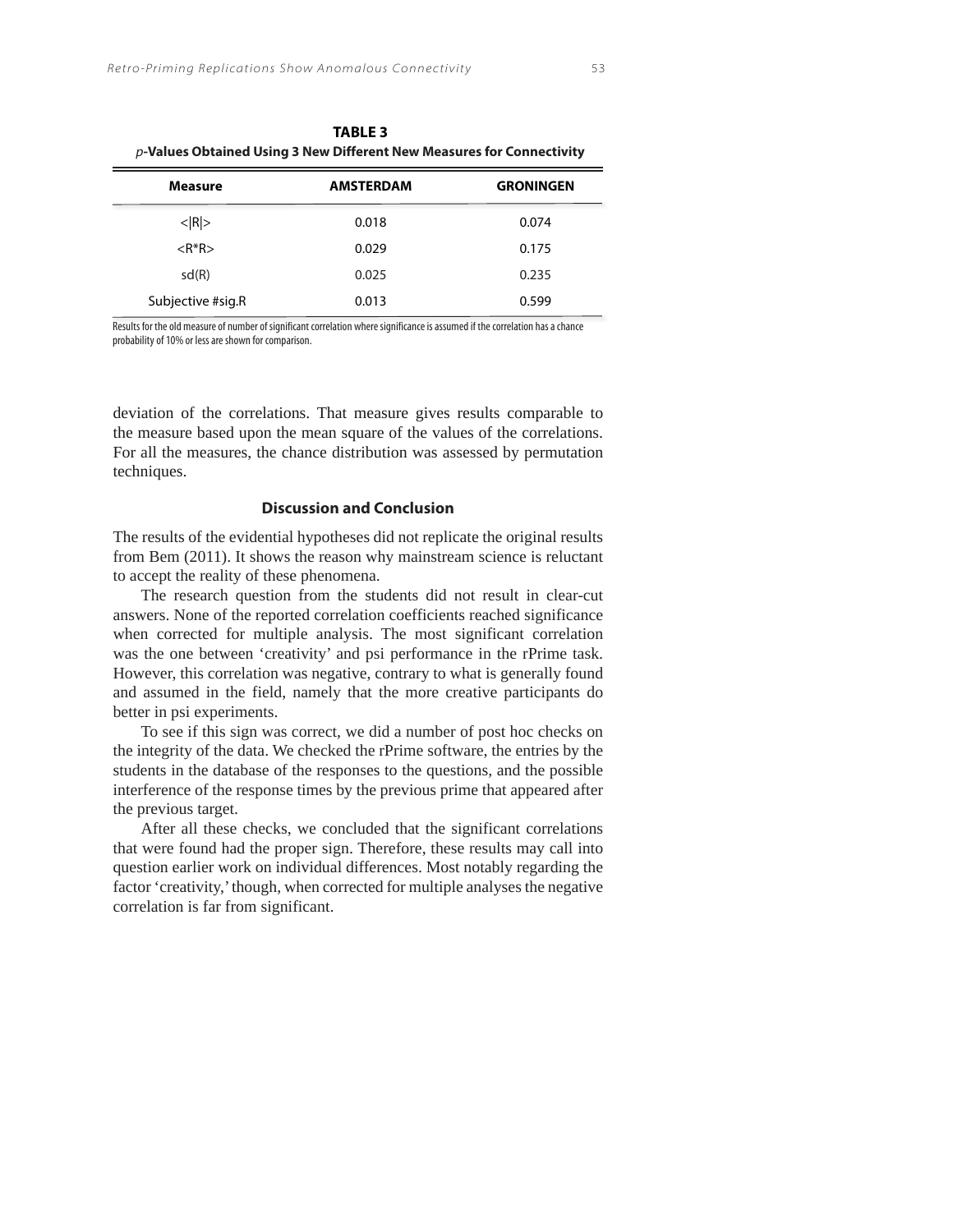### *Procedural Differences*

Confronted with this result, we identified some procedural aspects that might be different from other experiments that assessed individual differences. The major one is that the sessions were done in an experimental room with 2 or 3 half-open cubicles where the experiment was running. It has been suggested that this could have had an effect on some relations. For instance, the relationship with extraversion that has been reported (Bem & Honorton 1994) is thought to be strongly dependent on context. Extraverts would do better than introverts when tested in an open (lab) environment with more people. However, none of the questions dealt with extraversion.

#### *Anomalous Connectivity in Regular Matrices*

It should be remarked that in previous analyses of this kind the experiments were generally designed from the beginning to produce a data matrix that would be suitable for this approach. These PK experiments were generally rather complex to perform. The realization that simple data matrices from other than PK-experiments could also be used in this kind of connectivity analysis prompted us to use the data matrices obtained in the failed rPrime replications. The only requirement for the matrix is that at least one column contains random data under the null. This is generally the column with psi performance data. In fact in each psi experiment where personality variables are measured, such an analysis is possible. The software for the Connectivity analysis is able to handle most matrices.

#### *Physical Theories*

There are two theories rooted in physics that could be argued to account for elusive effects.

**CIRTS***.* In the first, consciousness-induced restoration of time symmetry (CIRTS) (Bierman 2010), all psi is modeled by retrocausation (or, more accurately, time symmetry). However, this retrocausation cannot be used to create a so-called *closed time loop* paradox (like the grandfather paradox in time travel). This paradox occurs when 'future' information is used in the past to change the course of events that resulted in that future information. This limiting principle in the theory fits with ideas by Novikov (Novikov 1992) and Echeverria (Echeverria, Klinkhammer, & Thorne 1991). Time travel to the past is possible but not to everywhere in space– time. It will be impossible to change the course of events in such a way that the future changes. The result of this limiting principle may look like the classic Trickster chaos. But there should be some internal structure; these 'Trickster' moments should be more probable in contexts where closed time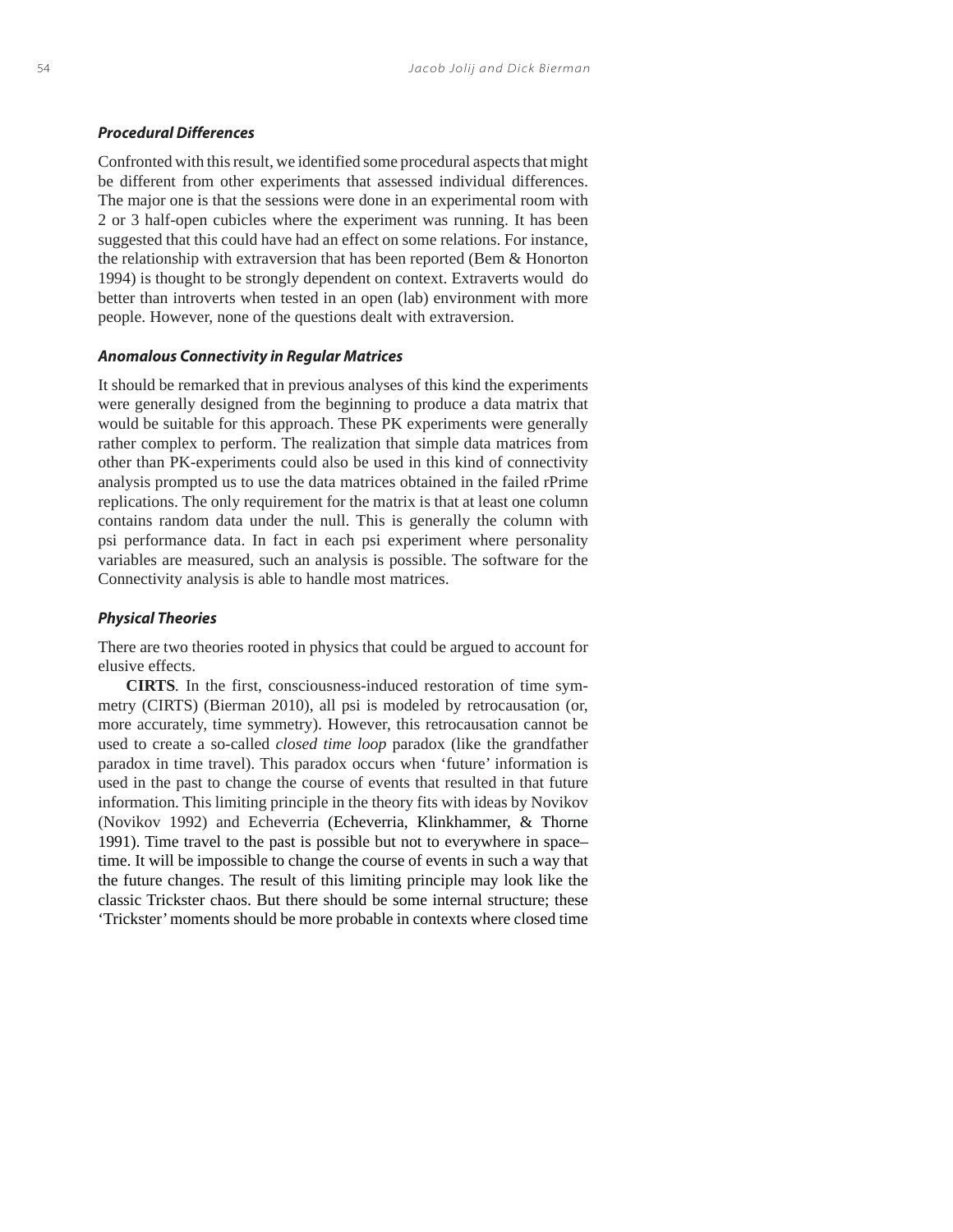loops that may result in paradoxes that could be produced. In principle this is a testable hypothesis.

**Generalized Quantum Theory***.* The second theory is called the Generalized Quantum Theory (GQT). Here the limiting principle is that the anomalous correlation may never be used as a *signal* (Atmanspacher, Römer, & Walach 2002, von Lucadou & Römer 2007). That is, it will be impossible to manipulate at will on one side of the 'communication channel' thereby forcing the other side to be encoded at will. This is an analogy to the quantum nonlocal correlations that disappear if one sets up the experiment in such a way that the correlation may be used as a signal (for instance to earn money). But rather than being totally capricious, the builtin 'Trickster' in this theoretical approach is assumed to become active only when the nonlocal character of the correlation is threatened.

A well-known 'practical' prediction of the GQT is that although upon replication, according to the theory, the anomalous correlation will disappear in the (correlation matrix) cell that one intended to use as a signal cell, extra correlations will pop up in other (unexpected) cells. The hypothesis is then that the correlation matrix that we found contains more extreme correlation values (independent of sign) than can be expected by chance. As argued in the Results section, there is no straightforward analytic statistical technique to test this hypothesis because the cells are dependent and therefore the null distribution of the connectivity in the correlation matrix is unknown. We solved this problem by using permutation techniques to construct the chance distribution of two variables that could be used as operationalization of 'Connectivity'. The use of the average *absolute* correlation coefficient turns out to be more sensitive than the use of the average of the square of the correlation matrix. This could imply that cells with weaker correlations are more apt in assimilating the supposed anomalous nonlocal correlation than cells that have more extreme values, and this finding if replicated may give further theoretical suggestions.

**To summarize**: The experiment was set up for the student experimenters as an exploration into possible individual differences in performance in a psi task. Overall performance was at chance level. Some correlations between the performance and several predictors were larger than can be expected by chance, but the direction of the correlation for some questions went against the expectation. However, when corrected for multiple analyses all these correlations become nonsignificant.

The major finding from these experiments comes from a post-hoc analysis suggested by the apparent decline from Bem's results and the Generalized Quantum Theory that 'explains' this decline and predicts that in case of decline the anomalous correlations should 'go' to other cells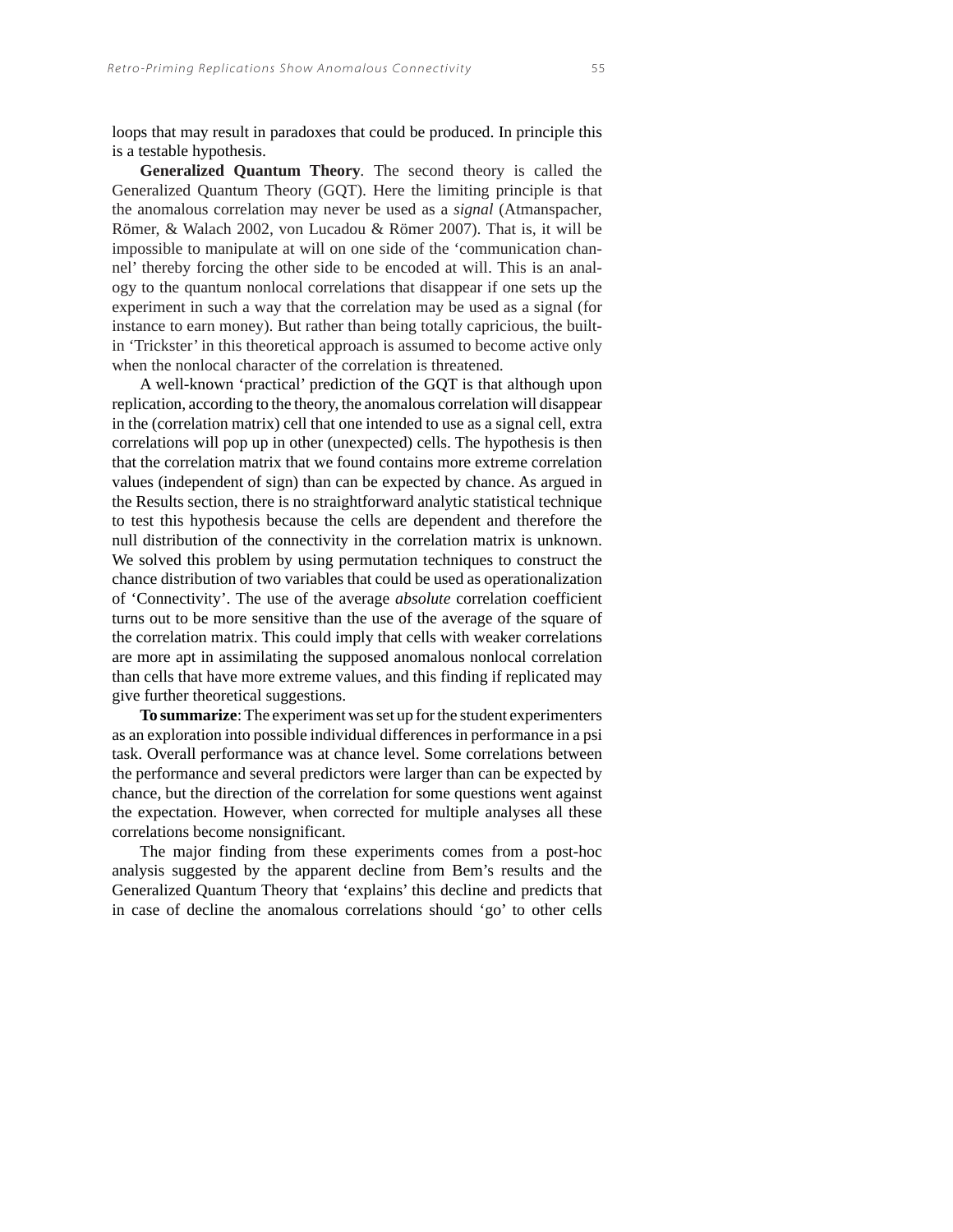in the correlation matrix. Although the whole study was explorative and hadn't been preregistered, we still believe that this finding may be different from the chance findings that always pop up in explorative research. Most important is the fact that we initially assessed this effect marginally in the Groningen data, then requested the totally independent Amsterdam data and could replicate this result. We cautiously conclude that this finding can be seen as a support of the Generalized Quantum Theory.

#### *Future Developments*

The use of the term *connectivity* may turn out to be misleading. At least in the Amsterdam data, we found a comparable effect using the standard deviation of the values of the correlation coefficients. This could be interpreted as an increase of variance rather than connectivity. Currently we are running simulations with several models for how the data may be affected in such a way that we get the same pattern of results as we found using the three different new measures. These simulations may therefore give the theoretical details of how the concept of nonlocal correlation as used in the GQT may interfere with normal causal correlations.

#### **Acknowledgments**

We thank the student experimenters Aldershoff, Brinkmann, Bijleveld, Drees, Hassmann, Hazelaar, Lock, Pruntel, Renkema, Rimke en de Vries (Groningen), and Westendorp, Huijskens, Vijselaar, Jansen (Amsterdam). Eva Lobach provided us with the raw data of the experiment that she supervised at the Free University of Amsterdam.

#### **References Cited**

- Atmanspacher, H., Römer, H., & Walach, H. (2002). Weak quantum theory: Complementarity and entanglement in physics and beyond. Foundations of Physics, 32(3):379–406.
- Bem, D. J. (2011). Feeling the future: Experimental evidence for anomalous retroactive influences on cognition and affect. Journal of Personality and Social Psychology, 100(3):407–425.
- Bem, D. J., & Honorton, C. (1994). Does psi exist? Replicable evidence for an anomalous process of information transfer. Psychological Bulletin, 115(1):4–18.
- Bem, D., Tressoldi, P., Rabeyron, T., & Duggan, M. (2015). Feeling the future: A meta-analysis of 90 experiments on the anomalous anticipation of random future events. F1000Research, 4:1118.
- Bierman, D. J. (2010). Consciousness induced restoration of time symmetry (CIRTS): A psychophysical theoretical perspective. The Journal of Parapsychology, 74(2):273–299.
- Bierman, D. J., Spottiswoode, J. P., & Bijl, A. (2016). Testing for questionable research practices in a meta-analysis: An example from experimental parapsychology. PLOS One, 11(5): e0153049. DOI: 10.1371/journal.pone.0153049
- Boer, R. de, & Bierman, D. J. (2006). The roots of paranormal belief: Divergent associations or real paranormal experiences? Proceedings of the 49th Annual Convention of the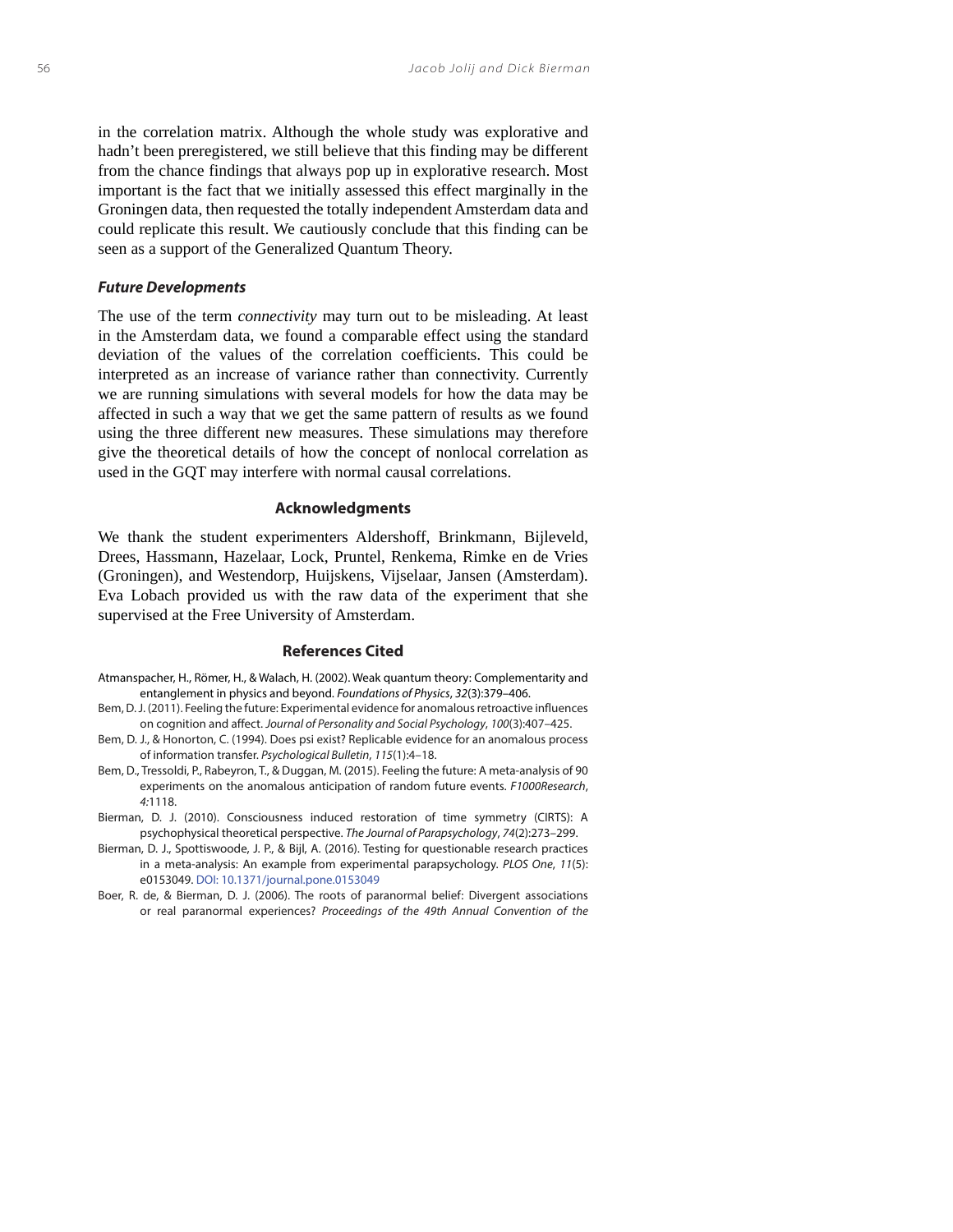Parapsychological Association, edited by Christine Simmonds-Moore, Stockholm, 4–6 August, 2006, pp. 283–298.

- Echeverria, F., Klinkhammer, G., & Thorne, K. S. (1991). Billiard balls in wormhole spacetimes with closed timelike curves: Classical theory. Physical Review D, 44(4):1077–1099.
- Grote, H. (2017). Multiple-analysis correlation study between human psychological variables and binary random events. Journal of Scientific Exploration, 31(2):231–254.
- Honorton, C. (1997). The ganzfeld Novice: Four predictors of initial ESP performance. The Journal of Parapsychology, 61(2):156–158.
- Jolij, J., & Bierman, D. J. (2017). Testing the potential paradoxes in "retrocausal" phenomena. AIP Conference Proceedings, Quantum Retrocausation III, 1841(1):030003. DOI: 10.1063/1.4982774
- Lucadou, W. von (2006). Self-organization of temporal structures—A possible solution for the intervention problem. In Frontiers of Time. Retrocausation—Experiment and Theory edited by Daniel P. Sheehan, AIP Conference Proceedings 863, Melville, NY: American Institute of Physics, pp. 293–315. DOI: 10.1063/1.2388760
- Lucadou, W. von, & Romer, H., & Walach, H. (2007). Synchronistic phenomena as entanglement correlations in generalized quantum theory. Journal of Consciousness Studies, 14(4):50–74.
- Novikov, I. D. (1992). Time machine and self-consistent evolution in problems with selfinteraction. Physical Review D, 45(6):1989–1994.
- Pashler, H., & Wagenmakers, E. J. (2012). Editors' introduction to the special section on replicability in psychological science: A crisis of confidence? Perspectives on Psychological Science, 7(6):528–530. DOI: 10.1177/1745691612465253
- Schmeidler, G. R., & McConnell, R. A. (1958). ESP and Personality Patterns (New Haven, CT: Yale University Press).
- Traxler, M. J., Foss, D. J., Podali, R., & Zirnstein, M. (2012). Feeling the past: The absence of experimental evidence for anomalous retroactive influences on text processing. Memory & Cognition, 40(8):1366–1372.

# **APPENDIX 1**

## **Full List of Questions and Correlations with Psi Score**

N in the Groningen data ranges from 213 to 215. N in the Amsterdam data is 61.

| Inr             | <b>Question</b>                                                                                                                                                                                                                                                                                                | R        | p    |
|-----------------|----------------------------------------------------------------------------------------------------------------------------------------------------------------------------------------------------------------------------------------------------------------------------------------------------------------|----------|------|
| $\overline{G1}$ | I see beauty in things where others might not.                                                                                                                                                                                                                                                                 | $-.058$  | .398 |
| G <sub>2</sub>  | When getting angry, I direct my aggression toward others instead of keeping it to myself.                                                                                                                                                                                                                      | .030     | .666 |
| $\overline{G}$  | Sometimes I sense something that I am unable to explain with my normal                                                                                                                                                                                                                                         | $-.138"$ | .043 |
| $\sqrt{64}$     | perception (hearing, seeing, feeling, tasting, smelling).<br>At least once I have found myself in a state of altered consciousness (which is a<br>temporary change in one's normal mental state without being considered unconscious,<br>so not while dreaming, daydreaming, meditating, or being hypnotized). | $-.030$  | .664 |
| IG5             | I believe I am able to see things that are in the future or happening somewhere else.                                                                                                                                                                                                                          | $-.100$  | .144 |
| IG6             | I often have visible signs of nervousness such as sweaty palms or shaky hands.                                                                                                                                                                                                                                 | $-.029$  | .673 |
| lG7             | When making decisions, I often rely on my gut feeling instead of logical thinking.                                                                                                                                                                                                                             | .075     | .274 |
| G8              | I believe that it is possible to sense things not with your physical senses (feeling, hearing,<br>seeing, etc.) but with your mind, as if it is "the sixth sense".                                                                                                                                             | $-.074$  | .282 |
| G9              | I believe in life after death.                                                                                                                                                                                                                                                                                 | .139*    | .041 |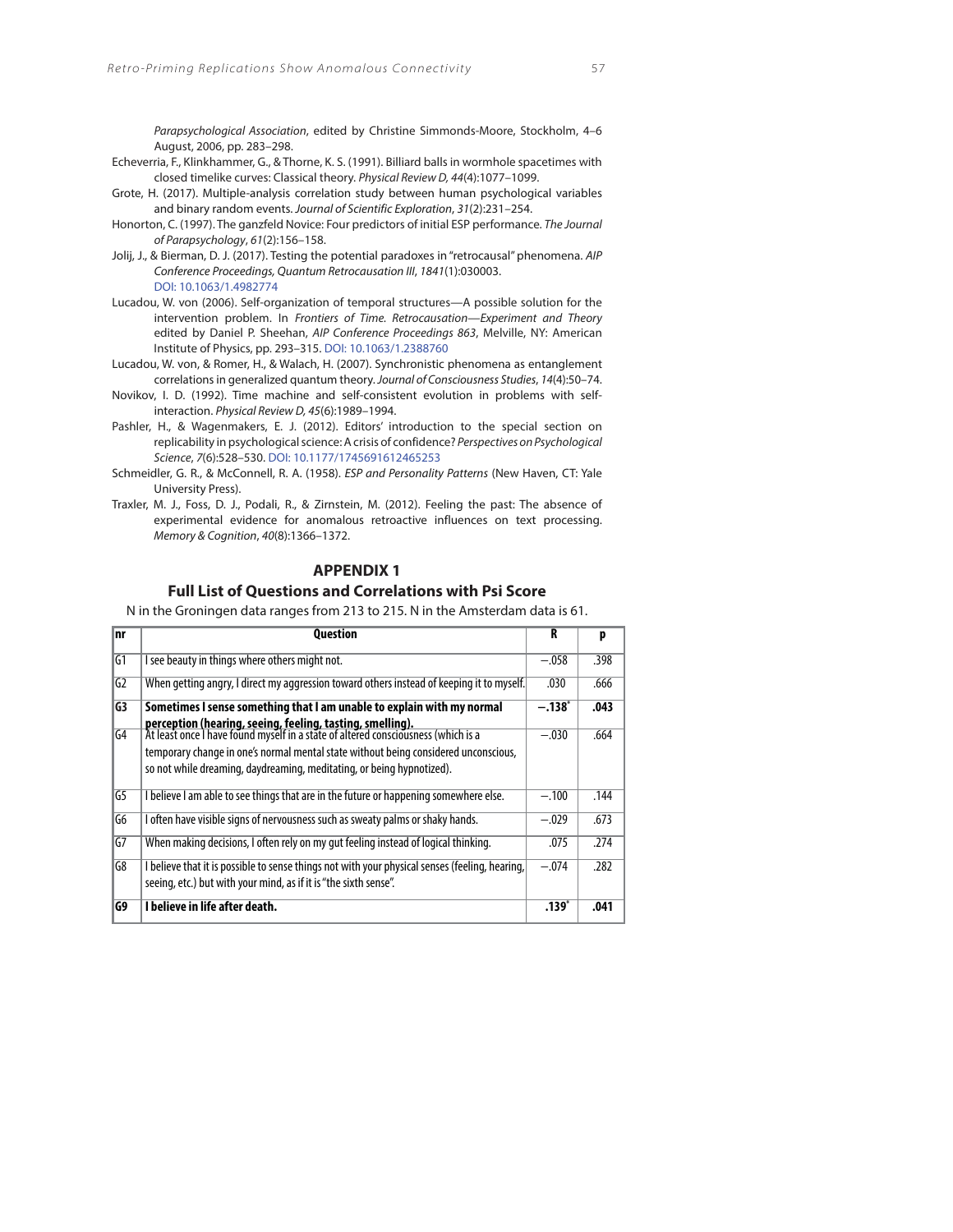| nr               | Question                                                                                                                      | R        | p    |
|------------------|-------------------------------------------------------------------------------------------------------------------------------|----------|------|
| $\overline{610}$ | I am confident in succeeding in all parts of this experiment.                                                                 | .037     | .586 |
| $\overline{611}$ | I'm usually aware of internal processes like thoughts, feelings, and bodily sensations.                                       | $-.017$  | .805 |
| G12              | I believe in paranormal phenomena (e.g., witchcraft, telepathy, existence of ghosts).                                         | $-.044$  | .519 |
| G13              | I usually feel comfortable in testing situations.                                                                             | $-.055$  | .424 |
| G14              | I frequently have self-critical thoughts.                                                                                     | $-.079$  | .250 |
| G15              | When in trouble, I actively try to improve the situation.                                                                     | $-.038$  | .583 |
| G16              | I consider myself as being creative.                                                                                          | $-.185"$ | .006 |
| G17              | I have had an out-of-body experience.                                                                                         | -.069    | .314 |
| G18              | I believe it is better to think things out than to get angry.                                                                 | $-.104$  | .131 |
| G19              | I have been successfully hypnotized on a previous occasion.                                                                   | $-.075$  | .275 |
| G20              | I consider myself as an outgoing person.                                                                                      | $-.088$  | .202 |
| 621              | I am never bored because I start fantasizing when things get boring.                                                          | $-.077$  | .261 |
| G22              | When reflecting on my personality, I feel that I have many qualities which are<br>traditionally regarded as feminine.         | $-.047$  | .492 |
| G23              | I've had an experience in which it felt like I was outside my body                                                            | $-.127$  | .062 |
| G24              | I often do things without thinking through the possible outcomes.                                                             | .022     | .753 |
| G <sub>25</sub>  | I feel it is important for me to act as an independent person.                                                                | $-.029$  | .674 |
| G26              | I practice ways of mental control, such as meditation, self-hypnosis, autogenic training,<br>etc.                             | $-.110$  | .110 |
| 627              | I often feel that I have little influence over the things that happen to me.                                                  | .081     | .236 |
| G28              | Sometimes I am aware of the fact that I am dreaming.                                                                          | $-.001$  | .984 |
| G29              | I have experienced or am experiencing mental health conditions.                                                               | .095     | .164 |
| G30              | I get stressed out easily.                                                                                                    | .034     | .618 |
| G31              | I am open to new experiences.                                                                                                 | $-.046$  | .503 |
| G32              | I have participated in research about whether I can anticipate or sense the future.                                           | $-.039$  | .568 |
| G33              | I make rational decisions.                                                                                                    | .029     | .677 |
| 634              | At least once I have experienced telepathy (which is transmitting information to<br>someone without any form of interaction). | $-.086$  | .208 |
| G35              | I feel relaxed in new situations.                                                                                             | $-.012$  | .863 |
| G36              | Religion is an important part of my life.                                                                                     | .108     | .114 |
| G37              | I am comfortable taking risks even though I might be wrong.                                                                   | $-.055$  | .422 |
| G38              | I have a lot of sex appeal.                                                                                                   | $-.041$  | .555 |
| G39              | I have an inner aspiration to go beyond previous limits in different fields (physical,<br>mental, spiritual).                 | $-.087$  | .204 |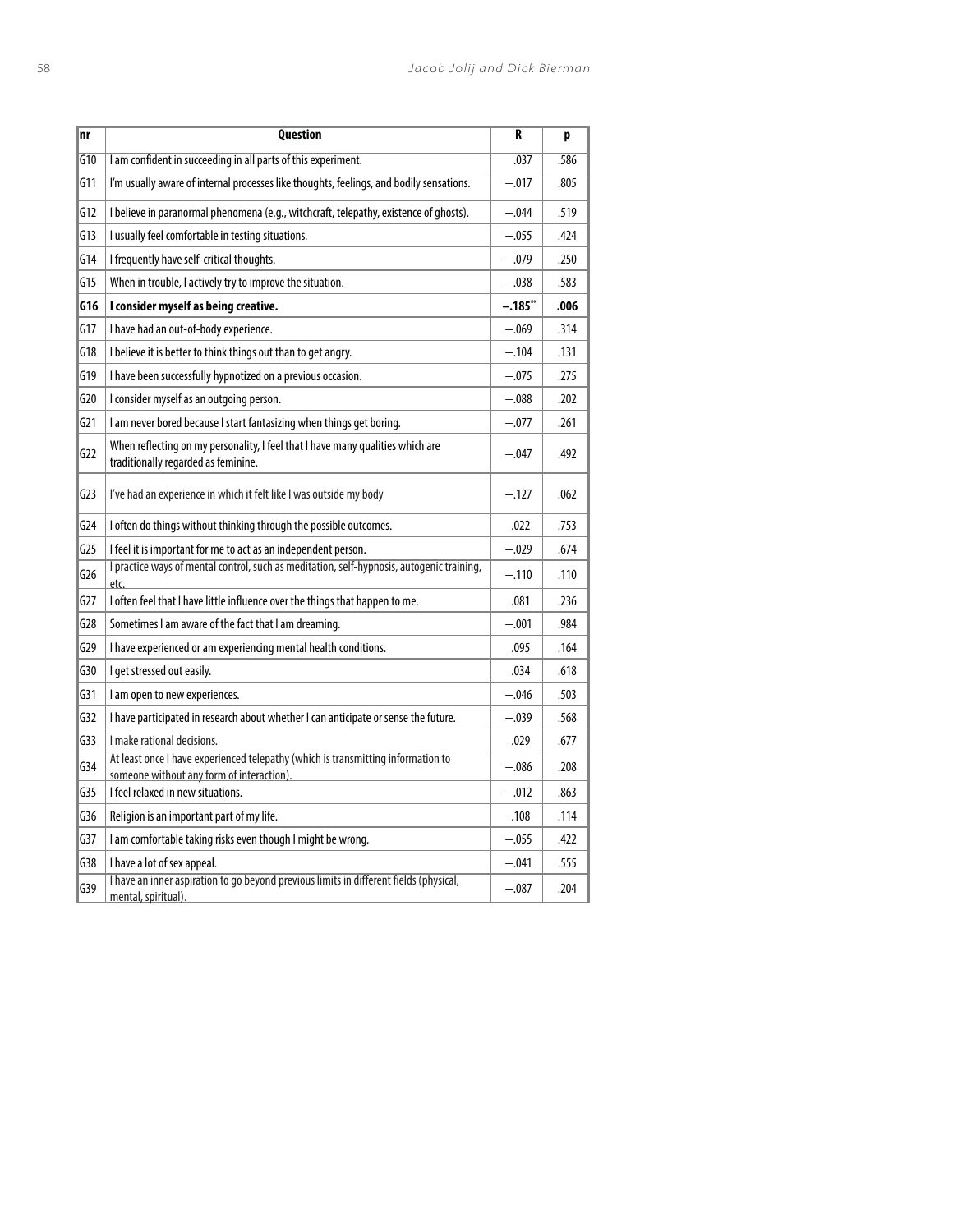| nr  | <b>Question</b>                                                                                                                               | R        | p    |
|-----|-----------------------------------------------------------------------------------------------------------------------------------------------|----------|------|
| G40 | I like to find myself in situations which make my heart beat faster.                                                                          | .009     | .892 |
| G41 | I smile at strangers whenever it is appropriate.                                                                                              | $-.081$  | .238 |
| G42 | I am easily bothered by stimuli in my environment, e.g., noises or chaotic scenes.                                                            | .110     | .108 |
| 643 | The norms and values that influence my goals, plans, actions, thoughts, and feelings, are<br>to a great extent based on my spiritual beliefs. | $-.057$  | .404 |
| G44 | In familiar situations, I enjoy the unexpected.                                                                                               | $-.023$  | .743 |
| G45 | At least once I have seen something that was happening in the future or somewhere<br>else.                                                    | $-.090$  | .187 |
| G46 | I feel I have achieved something in my life.                                                                                                  | .081     | .235 |
| G47 | When asked to choose a number, I tend to choose my lucky number.                                                                              | $-.056$  | .417 |
| G48 | When I am in pain, I feel I am being slower.                                                                                                  | .041     | .548 |
| G49 | I believe that when the person I love the most got seriously ill or died, I would feel or<br>know it somehow.                                 | .077     | .262 |
| G50 | Someone has tried to take something directly from me by using violence or threat of<br>violence.                                              | $-.022$  | .749 |
| G51 | I often deceive people.                                                                                                                       | .054     | .434 |
| G52 | I am interested in reading books and articles on psychic phenomena.                                                                           | $-.111$  | .103 |
| G53 | I use meditation techniques.                                                                                                                  | $-.075$  | .274 |
| G54 | I consider myself an artistic person.                                                                                                         | $-.074$  | .281 |
| G55 | I believe I have telepathic abilities (which is the ability to transmit information to<br>someone without any form of interaction).           | $-.085$  | .215 |
| A1  | Some humans are capable of lifting objects by means of mental power.                                                                          | .244     | .058 |
| A2  | PK, the movement of objects by means of psychic influence, does really exist.                                                                 | .099     | .448 |
| A3  | Thoughts can move objects.                                                                                                                    | .133     | .305 |
| Α4  | It is impossible to read someone's mind.                                                                                                      | .160     | .218 |
| А5  | Astrology can predict the future.                                                                                                             | .232     | .072 |
| A6  | A horoscope may foretell the future.                                                                                                          | .218     | .092 |
| А7  | Some psychics are able to accurately predict the future.                                                                                      | .224     | .083 |
| A8  | Some people have the unexplained faculty to predict the future.                                                                               | $.290^*$ | .024 |
| A9  | Events in the future may influence my behaviour and decisions at this moment.                                                                 | .228     | .077 |
| A10 | My intuition enables me to feel the future.                                                                                                   | .201     | .121 |
| A11 | It is possible that by unknown means a mental picture can be transferred.                                                                     | .196     | .131 |
| A12 | It is possible to mentally influence some other person by thoughts alone.                                                                     | .093     | .476 |
| A13 | People may have a visionary moment that can be used to predict the future.                                                                    | $.284*$  | .026 |
| A14 | The claim that people can predict the future is nonsense.                                                                                     | $-.241$  | .061 |